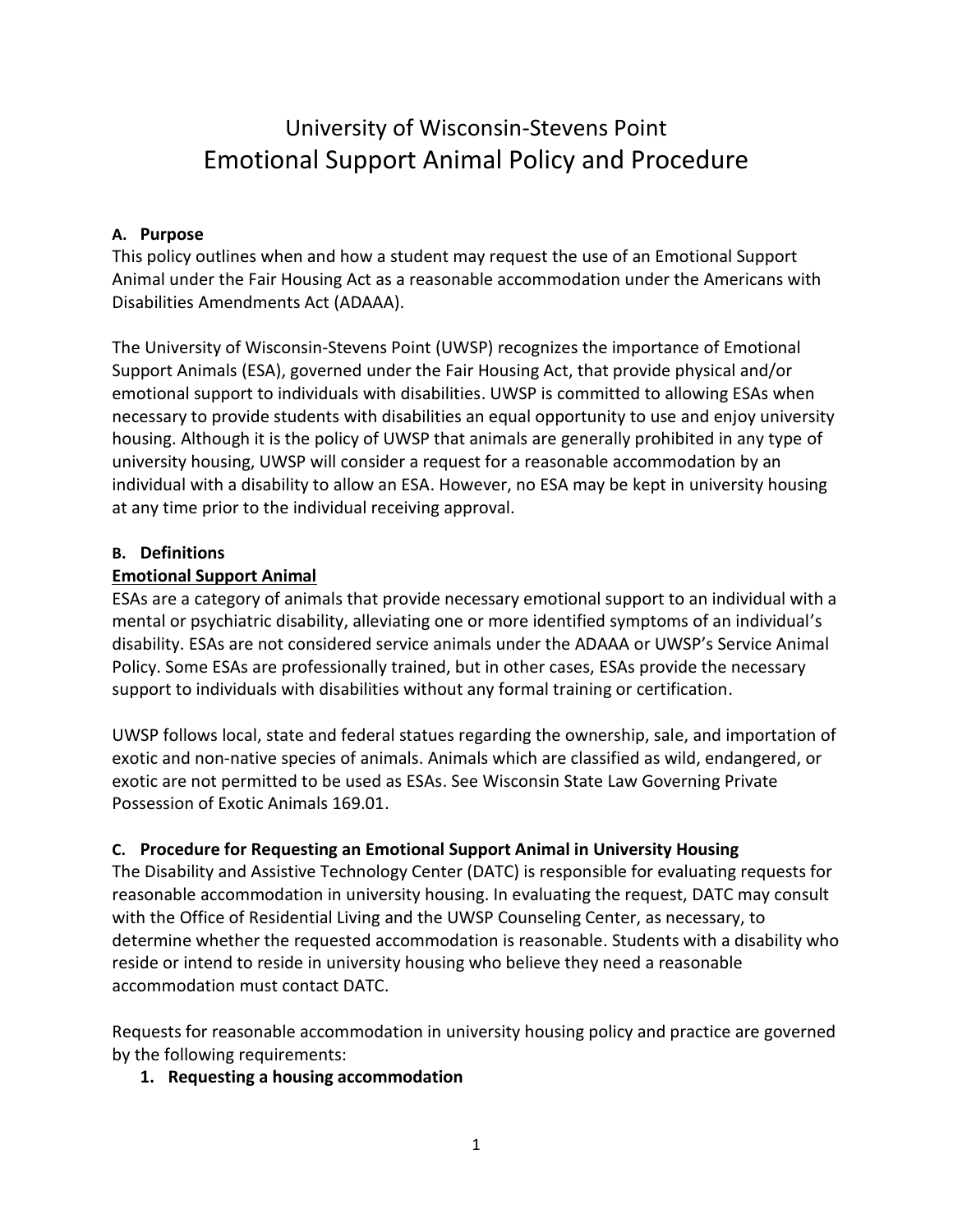- A student with a disability must complete the *Housing Accommodation Request* form. Copies of the request form are available from DATC or online at [www.uwsp.edu/datc.](http://www.uwsp.edu/datc) If the student requires assistance in completing the request form because of disability, DATC will provide assistance.
- DATC will require the student to complete a verification form and designate a reliable third party who can verify that the student has a disability and that the requested accommodation is necessary to provide the student an equal opportunity to use and enjoy university housing. A reliable third party is someone who is familiar with the student's disability and the necessity for the accommodation, including, but not limited to, a doctor or mental health provider.
- If the third party returns the verification form without sufficient information for DATC to determine whether an accommodation is reasonable, the director of DATC will inform the student in writing of the verification's insufficiency and may request additional information, including speaking directly with the individual supplying the third party verification.
- The student must provide written consent for DATC to disclose information regarding the request for and presence of the ESA to those students who may be impacted by the presence of the animal including, but not limited to, Residential Living personnel and potential and /or actual roommate(s)/neighbor(s). Such information shall be limited to information related to the animal and shall not include information related to the student's disability.

DATC will limit its request for information to only the information necessary to verify whether the student making the request has a disability and to evaluate if the accommodation is reasonable to provide the student with an equal opportunity to use and enjoy university housing.

# **2. Timeliness of request**

UWSP will accept and consider requests for reasonable accommodation in university housing at any time. The student making the request for accommodation should complete and provide the request form to DATC as soon as practically possible before moving into university housing. However, if the request for accommodation is made fewer than 30 days before the student intends to move in to university housing, UWSP cannot guarantee that it will be able to meet the student's accommodation needs upon occupancy.

If the need for accommodation arises when the student already resides in university housing, the student should contact DATC and complete the request form as soon as possible.

#### **3. Approval of accommodation**

If DATC determines a requested accommodation is reasonable, it will contact the student in writing to the student's UWSP email to arrange a meeting to discuss the implementation of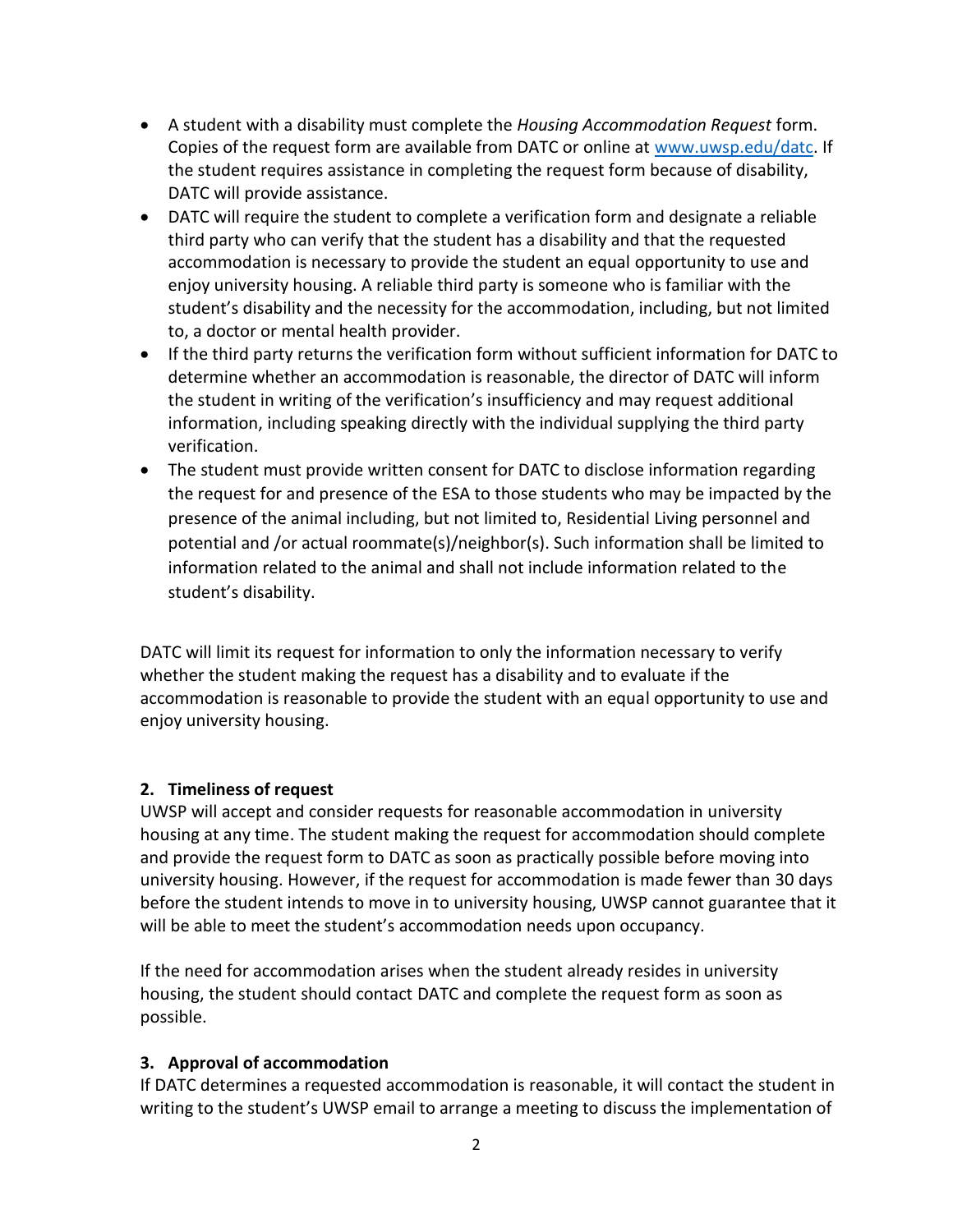the accommodation. After approval, records regarding the animal's health, license, and any training received must be submitted to DATC.

# **4. Denial of accommodation/appeal**

If DATC determines a requested accommodation is unreasonable, DATC will contact the student in writing to the student's UWSP email and engage in an interactive process with the student to determine if alternative accommodations might effectively meet the student's disability-related needs.

If the student is unwilling to accept any alternative accommodation offered by DATC or there are no alternative accommodations available, DATC will provide a written notification to the student of the denial, the reasons for the denial, the right to appeal the decision, and the procedures for that appeals process.

Students may appeal the denial of an ESA through the grievance procedure provided in the DATC [Grievance and Appeal Procedures.](https://www.uwsp.edu/datc/Documents/Grievance%20Procedure%20for%20Students%20with%20a%20Disability.pdf)

# **D. Criteria for Determining if Presence of Emotional Support Animal is Reasonable**

University housing is unique in several aspects including the mandatory assignment of roommates for many students and the mandate that students must share a room or suite in certain residence halls. To ensure the presence of an ESA is not an undue administrative burden or fundamental alteration of university housing, UWSP reserves the right to assign a student with an ESA to a room without a roommate.

However, for all requests for ESAs, DATC shall nonetheless consult with Residential Living in making a determination on a case-by-case basis of whether the presence of an ESA is reasonable. A request for an ESA may be denied as unreasonable if the presence of the animal: (1) imposes an undue financial and/or administrative burden; (2) fundamentally alters university housing policies; and/or (3) poses a direct threat to the health and safety of others or would cause substantial property damage to the property of others, including university property.

UWSP may consider the following factors, among others, as evidence in determining whether the presence of the animal is reasonable in making housing assignments for students with ESAs:

1. The size of the animal, and associated equipment and supplies, is too large for available assigned housing space.

2. The animal's presence would force another student from student housing (e.g., severe allergies).

- 3. The animal's presence otherwise violates students' right to peace and quiet enjoyment.
- 4. The animal is not housebroken or is unable to live with others in a reasonable manner.
- 5. The animal's vaccinations are not up-to-date.

6. The animal poses, or has posed in the past, a direct threat to the student or others such as aggressive behavior toward or injuring the student or others.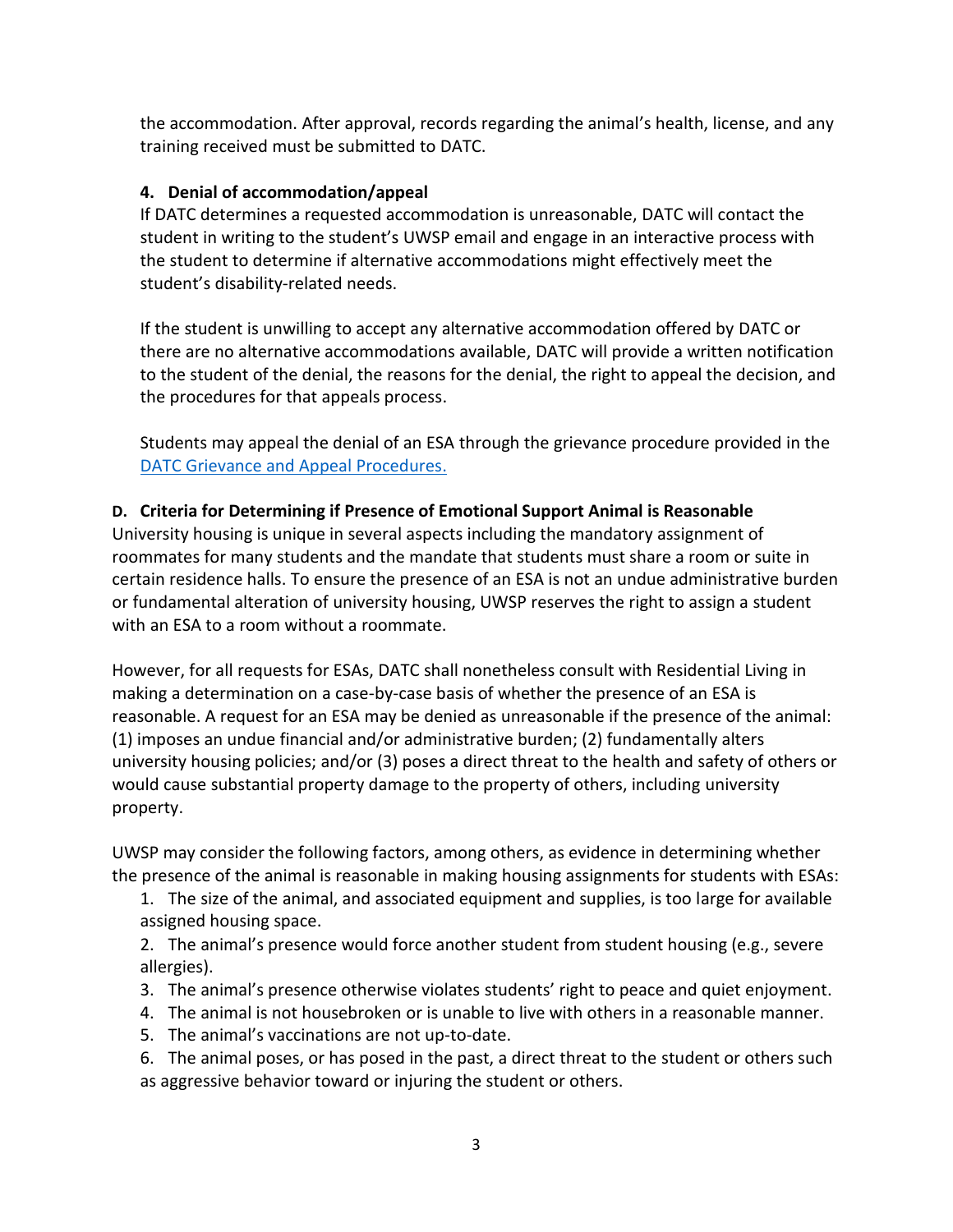7. The animal causes, or has caused, excessive damage to housing beyond reasonable wear and tear.

8. The animal is capable of displaying basic behavioral training as appropriate to the type of animal.

9. The benefit for the student. The student requesting the use of an ESA must provide evidence of therapeutic benefit of the ESA. The current treating professional must provide documentation of therapeutic benefit and effective treatment.

# **E. Access to University Facilities**

An ESA must be contained within the student's assigned student living accommodation (e.g., room, suite, apartment) except to the extent the student is taking the animal outside for natural relief. When an ESA is outside the student's living accommodations, it must be in an animal carrier or controlled by a leash or harness. ESAs are not allowed in any university facilities other than university residence halls (e.g., dormitories, suites, apartments, etc.) to which the student is assigned. If an animal is found running at large, the animal is subject to capture and confinement and/or immediate removal from university housing.

# **F. Student Responsibilities for Emotional Support Animal**

If the university grants a student's request to live with an ESA, the student is solely responsible for the custody and care of the ESA and must meet the following requirements:

- 1. The student must abide by current city, county and state ordinances, laws, and/or regulations pertaining to licensing, vaccination, and other requirements for animals. It is the student's responsibility to know and understand these ordinances, laws, and regulations. The university will require documentation of compliance with such ordinances, laws, and/or regulation, which may include a vaccination certificate.
- 2. The student is required to clean up after and properly dispose of the animal's waste in a safe and sanitary manner and, when provided, must use animal relief areas designated by UWSP.
- 3. The student is required to ensure the animal is well cared for at all times. Any evidence of mistreatment or abuse may result in removal of the ESA and/or conduct proceedings for the responsible student. Mistreatment and/or abuse may include leaving the animal for extended periods of time without supervision or companionship.
- 4. UWSP will not ask for or require a student with a disability to pay a fee or surcharge for an approved ESA.
- 5. A student with an ESA may be charged for any damage caused by his/her ESA beyond reasonable wear and tear to the same extent that it charges other students for damages beyond reasonable wear and tear. The student's living accommodations may also be inspected for fleas, ticks, or other pests if necessary as part of the university's standard or routine inspections. If fleas, ticks, or other pests are detected through inspection, the residence will be treated using approved fumigation methods by a university-approved pest control service. The student will be billed for the expense of any pest treatment above and beyond standard pest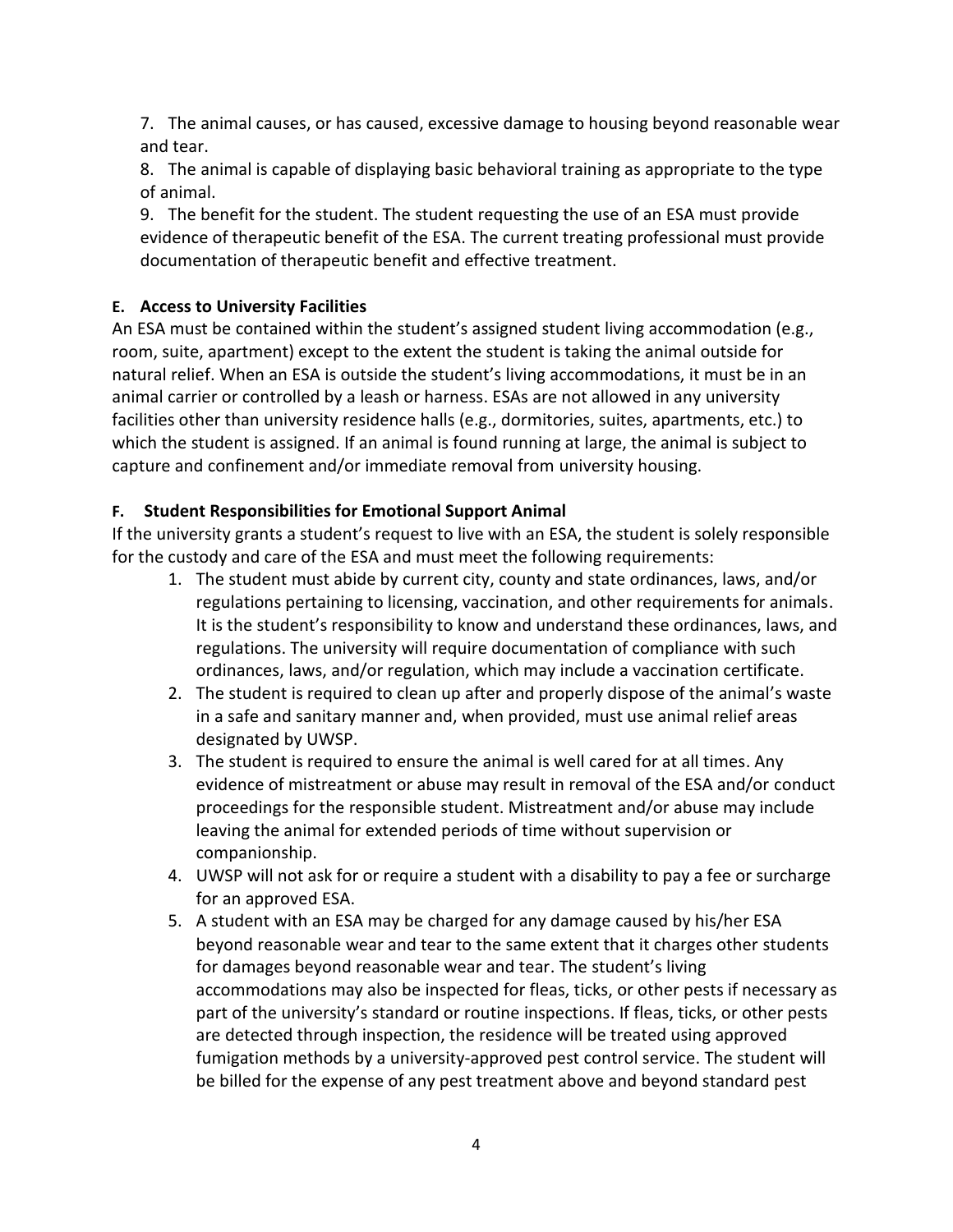management in residence halls. The university shall have the right to bill the student's account for unmet obligations under this provision.

- 6. The student must fully cooperate with university personnel with regard to meeting the terms of this Policy and developing procedures for care of the animal (e.g., cleaning the animal, feeding/watering the animal, designation of outdoor relief area, disposal of feces, etc.)
- 7. ESAs may not be left overnight in university housing to be cared for by a student other than the owner. If the student is to be absent from his/her residence hall overnight or longer, the animal must accompany the student. The student is responsible for ensuring that the ESA is contained, as appropriate, when the student is not present during the day while attending classes or other activities.
- 8. The student agrees to abide by all equally applicable residential policies that are unrelated to the student's disability such as assuring that the animal does not unduly interfere with the routine activities of the residence or cause difficulties for students who reside there.
- 9. The animal is allowed in university housing only as long as it is necessary because of the student's disability. The student must notify DATC in writing if the ESA is no longer needed or is no longer in residence. To replace the ESA, the new animal must be necessary because of the student's disability and the student must follow the procedures in this policy when requesting a different animal.
- 10. UWSP personnel are not required to provide care or food for any ESA including, but not limited to, removing the animal during an emergency evacuation for events such as a fire alarm. Emergency personnel will determine whether to remove the animal and may not be held responsible for the care, damage to, or loss of the animal.

# **G. Liability and Insurance**

The student shall be responsible for all liability related to the Emotional Support Animal and all insurance requirements related to the animal. UWSP/State of Wisconsin provides no indemnification to the Emotional Support Animal or resident. UWSP/State of Wisconsin provides no personal property insurance coverage.

# **H. Removal of Emotional Support Animal**

The university may require the student to remove the animal from university housing for any of the following reasons:

1. The animal poses a direct threat to the health or safety of others or causes substantial property damage to the property of others;

- 2. The animal's presence results in a fundamental alteration of a university program;
- 3. The student does not comply with the student's responsibilities set forth above;
- 4. The animal or its presence creates an unmanageable disturbance or interference with the university community.

The university will base such determinations upon the consideration of the behavior of the particular animal at issue, and not on speculation or fear about the harm or damages an animal may cause. Any final decision regarding removal of the animal will be made by DATC in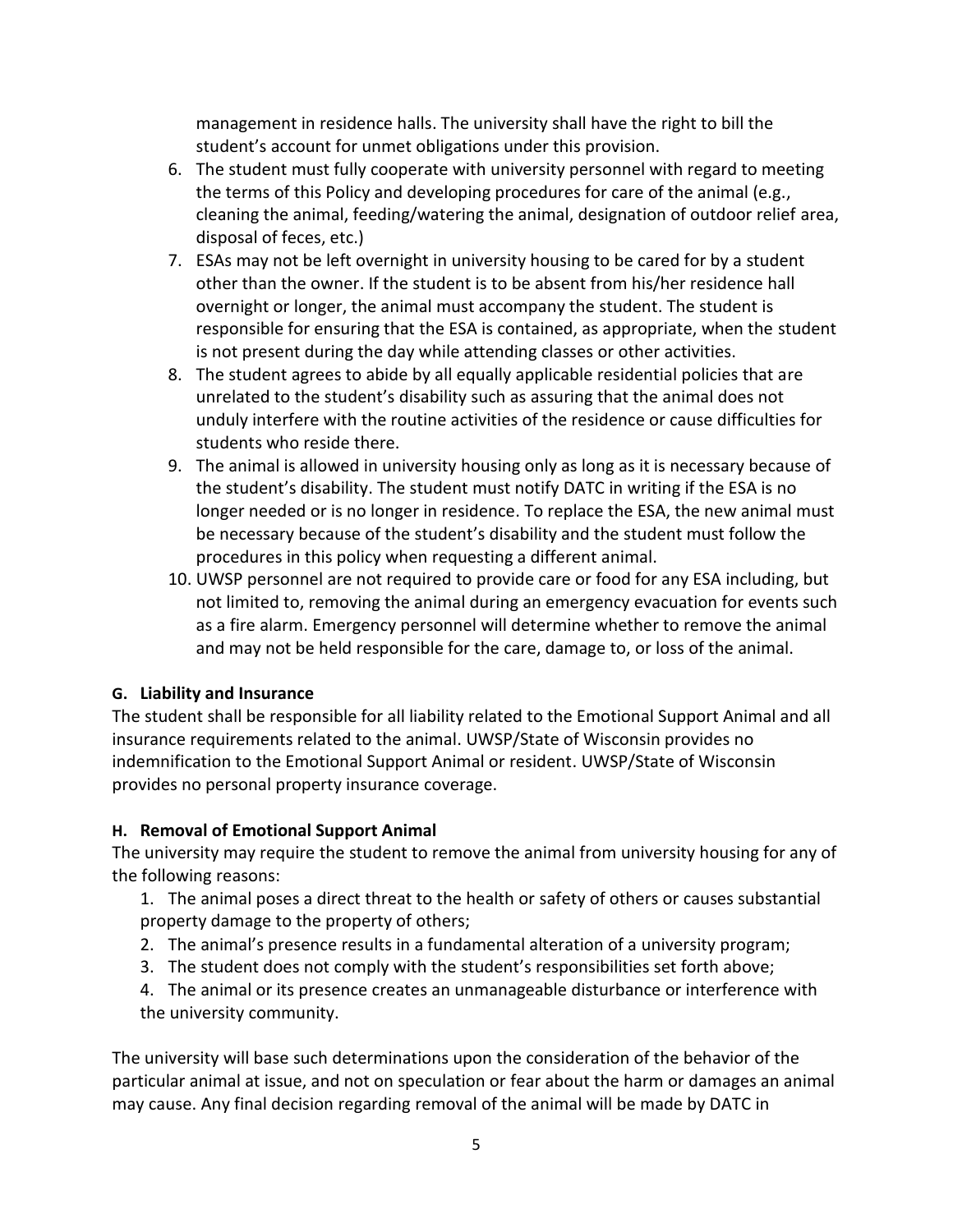consultation with University Housing and Dean of Students Office. Removal decisions may be appealed by following the grievance policy mentioned in C.5. above.

Should the ESA be removed from the premises for any reason, the student is expected to fulfill his/her housing obligations for the remainder of the housing contract. Students may engage in the Housing Appeal Process to appeal their housing obligations.

# **I. Filing a Complaint, Grievance or Appeal on the Basis of Discrimination**

Any student dissatisfied with a decision concerning a service animal should reference the [DATC](https://www.uwsp.edu/disability/Pages/Student%20Resources/grievanceProcedure.aspx) [Grievance and Appeal Procedures.](https://www.uwsp.edu/disability/Pages/Student%20Resources/grievanceProcedure.aspx) Nothing in this policy shall prohibit a person from filing a complaint with an external agency, such as the Wisconsin Attorney General's Office, the Wisconsin Equal Rights Division for the Department of Workforce Development, the U.S. Office of Civil Rights, the U.S. Equal Employment Opportunity Commission or the U.S. Department of Justice.

# **J. Complaint Involving the Use of Animal on Campus**

If a person has a dispute, disagreement, or complaint as to a student's use of an emotional support animal in the residence halls under this policy, the residence hall director should be notified and an incident report should be submitted to discuss the issue with the student with the ESA. If a satisfactory resolution is not reached, the Dean of Students office may be contacted for assistance in resolving the concern. If a person suspects or has observed animal abuse or neglect of an animal or has observed threatening behavior from the animal, the Hall Director on call, Dean of Students and/or UWSP University Police and Security Services should be contacted immediately for appropriate action. Any person who intentionally distracts, disrupts, antagonizes, or harms an animal protected under this policy may be subject to the university student conduct or employee disciplinary processes.

# **K. General Restrictions on Animals on University Lands under UWS Ch.18**

For all other uses and/or presence of animals on university property or lands that are not specifically provided for in this policy, the provisions of UWS Ch. 18.08 shall apply (see Resources).

# **L. Campus Resources/Stakeholders**

- Counseling Center (715-346-3553)<http://www.uwsp.edu/counseling>
- Dean of Students Office (715-346-2611)<http://www.uwsp.edu/dos>
- Disability and Assistive Technology Center (DATC) (715-346-3365) <http://www.uwsp.edu/disability>
- Equity and Affirmative Action (EAA) / ADA Coordinator (715-346-2002) <http://www.uwsp.edu/equity>
- Facility Service (715-346-2124)<http://www.uwsp.edu/facsv>
- University Police and Security Services (715-346-3456)<http://www.uwsp.edu/protsv>
- Residential Living (715-346-3511)<http://www.uwsp.edu/resliving>